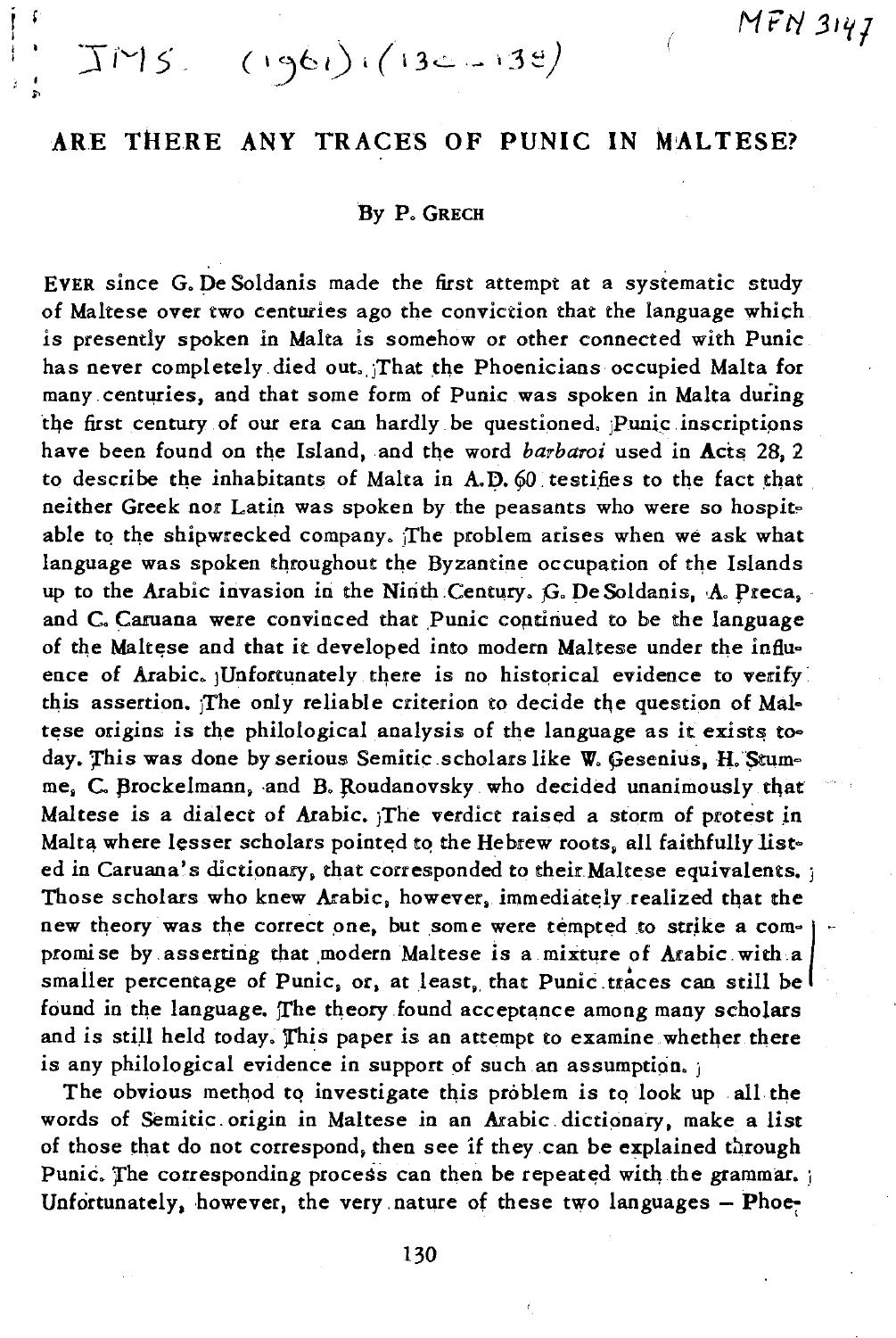nician and Arabic - renders matters slightly more complicated.

Very little is known about Phoenician. What remains of the language is entirely to be found in inscriptions. These are written in the Phoenician alphabetic script which only indicates consonantal sounds. It was only in very late Phoenician that the 'aleph, the 'ain, and the weak consonants were used as vowel sounds, and even these are very unstable. Something of Phoenician vocalization can be gleaned from Greek transcriptions and from some passages in Act V of Plautus' Poenulus. The vocabulary at our disposal is very restricted; in fact there is no Phoenician "dictionary' but only a glossary of words at the back of Harris' Grammar of the Phoenician Language (New Haven, 1936) and J. Friedrich's Phonizisch-Punische Grammatik, (Rome, 1951). What we do know of Phoenician vocabulary, however, is sufficient to reveal that the vast majority of words correspond to Hebrew, of which we know more, though not enough. The grammar too, follows the Hebrew pattern with only dialectic differences. As the language is definitely North-West Semitic we can safely refer to Hebrew to find out how things were said in Phoenician.

The Phoenician language has had a very long history. The oldest known document is the Ahiram inscription dating back to the end of the second Millennium B.C. The language is early Phoenician. Middle Phoenician is the language of the inscriptions between the Eight and the Sixth Centuries B.C., after which the language used in the motherland continued to be called Phoenician while the same language in the colonies, especially Cyprus and North Africa, came to be known as Punic. Neo-Punic is the language spoken after the destruction of Carthage in 146 B.C. This continued to be the language of the North African peasants certainly until the time of St. Augustine (d. 430). Whether it was spoken later during the centuries preceding the Arab invasion cannot be known for certain owing to lack of documentation.

On the other hand, Arabic is such a rich language that its vocabulary, in spite of the many huge tomes in which it has been collected, has never been adequately classified - R. Dozy's Supplement to the already existing dictionaries contains over 1700 pages! Hence the vast majority of Hebrew and Phoenician roots have equivalent roots in Arabic, which makes it impossible to decide a priori whether a common Maltese root is derived from the one language or from the other.

We shall return to the vocabulary later on in this article. As it is more correct to explain the less certain by the more certain we shall first make some observations on comparative grammar which reveals the structural identity of the language.

Although there is one grammatical structure which is common to all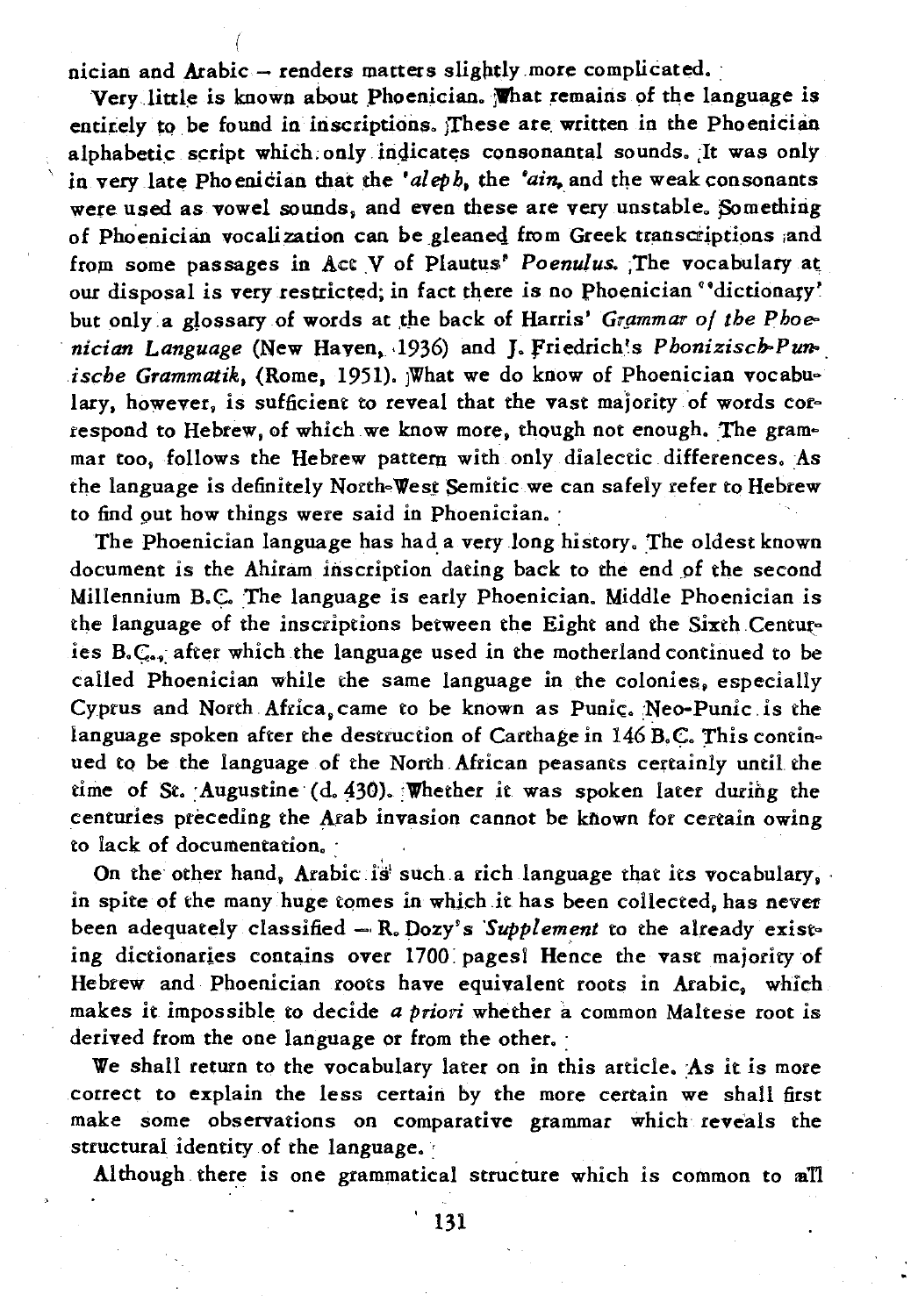West Semitic languages, there are numerous points of difference between North-West Semitic, to which Phoenician belongs, and South West Semitic, which includes Arabic. Wherever these two systems differ, Malte se always follows Arabic. I shall enumerate as comprehensively as possible the main points of difference:

(I follow Friedrich's grammar cited above. The Arabic parallels marked with an asterisk are taken from J. Jourdan's *Cours practique et complet d' Arabe vulgaire,Dialect Tunisien,* Tunis 1952 as beingcloser to Maltese than classical Arabic.)

l) *pronouns:* -The Maltese *jiena.* 'I', is a development of the Arabic .wf' *'ana* as the initial 'alif very ofte~ b~comes *j* or *w* in Maltese. It is further removed from the Phoenician  $\exists N' \cdot n \cdot k$  which is in common use, though  $\{X \cdot n$  is sometimes used in inscriptions. In the second person Maltese has lost the distinction between masculine and feminine using *inti* for both. This corresponds to Arabic ';:'f " *i.znta...ln* PhoeQician,as in Hebrew, the *n* has assimilated itself to the  $t$  producing  $\mathbb{R}^N \cdot \cdot \cdot t$  for both genders. *Huwa* and *hija.* he and she, are just a trans~ription of ~ and ~ The Phoenician *h·* and *b-j* were probably vocalized as in Hebrew: *u*  and *i* respectively. The first person plural in Maltese is *ahna* corresponding to Tunisian  $u^{s,*}$  \*' ahna and differing both from the Phoenician ln. '-n-ħ-n and the classical Arabic نَكْس naħnu. Again like Tunisian, Maltese has lost the gender distinction in the second and third persons plural, *hencc;,jntom. huma.* 'you', 'they'. *Intom is* the Arabic. pf *'antum*  and its parallel in Phoenician is not attested. *Huma is* actually the classical Arabic dual, but, as in Tunisian ~ *\*huma* it is used for the plural. : The Phoenician is  $\text{ND} \Pi$  *b-m-t.* 

The demonstrative pronouns in Maltese are *da, dana*: 'this'; *dak, daka*: 'that', used in the masculine. The feminine is *di*, or *dina; dik* or *dika*. In its simpler form, the Maltese is just the 1\.rabic i.:. *dha* and ~ hadhi. Where does the *n*<sub>in</sub> *dana* derive from? In Phoenician we have  $\left| \cdot \right|$ ,  $N\left| \cdot \right|$ , lt' and  $\begin{bmatrix} 1 \\ x_i \end{bmatrix}$  *z*,  $z'$ , '-z, and  $zn$ . The evolution of *d* from *z* is phonetically possible. So can *dana* be the same as  $\int$  *zn?* Unfortunately this form is only attested in inscriptions from Byblos and Ur, never in Punic inscriptions from the· colonies. Moreover, as G.Barbera notes in his *Dizionario*  Maltese-Arabo *Italiano* (Beyrouth 1939) s.v. this could easily be a mannerism taken over from Sicily where the Italian *questo >, chistu >, stu >,* stuni. If we take into account the tremendous influence of Sicilian on Maltese this explanation will appear more probable\_ than the. one which derives *dana* from  $\begin{bmatrix} 1 & \text{zn.} \end{bmatrix}$  The Phoenician for 'that' is  $N\begin{bmatrix} 1 & \text{p} \end{bmatrix}$ ,  $\begin{bmatrix} 1 & \text{p} \end{bmatrix}$ ,  $h'$ , *hj hmt* totally unlike Arabic or"Maltese: *.!11.::..dhakCl".!.l...:a· tika...* 

The relative pronoun *illi*, shortened to *li* has a parallel in Tunisian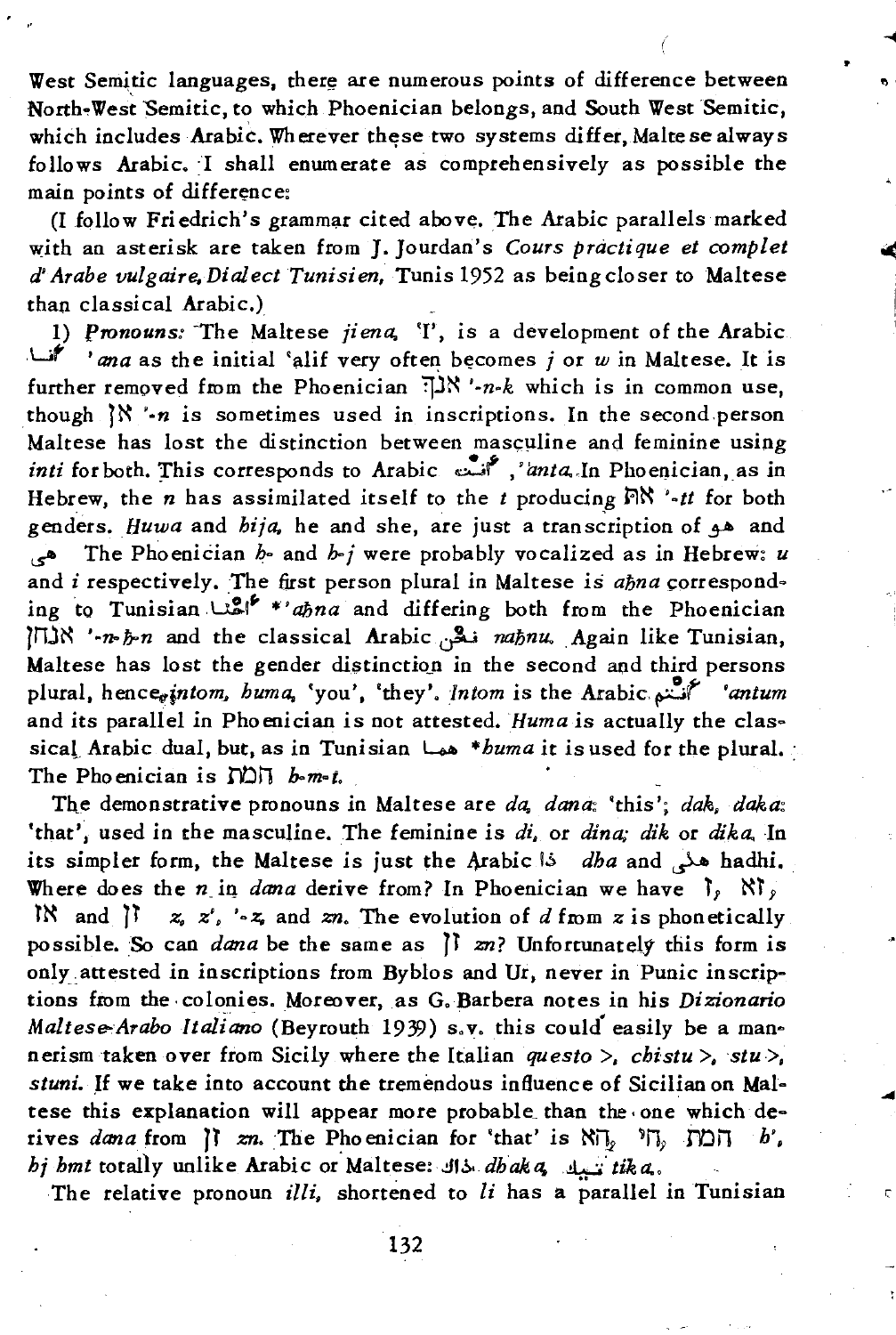~ *'alli.,* a shorter form of the A.rabic *'alladhi* ~I' • .In Punic we have  $\mathbb{W}\times$ ,  $\mathbb{W}$ ,  $\mathbb{W}/\mathbb{W}$  '.'s, is, is, which come from a different root altogether. :The same thing can be said of the article *il·* which *is* clearly the A.rabic *J!J-* • Phoenician, like Hebrew has il *ha* which was originally h~ *,* 

2) *The Verb:* Maltese, in common with. Arabic has ten verbal forms: *qatel. qaitel. qale l, tqattel. tqatel. nqatel. qtatel. qtal. staqtel.* The 'fourth form, *aqt-* al, has fallen out of use. Phoenidan has seven forms: *qal, ni/al, piel, pual, ifil, hitp ael, hiptael.* 

The conjugation of the perfect, as far as it is documented in Phoenician inscriptions, seems to correspond to both Arabic and Maltese except in the third person feminine singular where Maltese and Arabic end in  $t_0$ *qatlet.* while Phoenician in common with Hebrew most probably ends in *a.*  as can be surmised from the occasional *Y 'ain* at the end of the word. In the imperfect, the Maltese first person singular differs from both classical Arabic and Phoenician. While these have 'alif as preformative according to the formula *··q-t.l,* Maltese, in common with. the North African dialects has *n. noqtol,* cf. :Tunisian ~ *·nekteb.* ,The same can be said of the third person masculine plural. In common with Tunisian Maltese has *joqtlu:* I~\*jektebu. It is doubtful whether the Phoenician parallel ends in *u* as the '*ali* / which usually testifies to its presence is missing in this case and we only have  $\frac{1}{2}$   $\sum_{i=1}^{n}$  *j*. *q. t. l.* 

3) *Nouns:As* in Hebrew, the plural of phoenician nouns is formed by adding  $\Box$  *im* in the masculine and  $\Box$  *ot* in the feminine. Maltese and Arabic, on the contrary have the most intricate ways and means of forming plurals, which are too complicated to be listed here.

4) I shall now proceed to give a paradigm of numerals from one to ten, and of some particles: '

| <b>ARABIC</b>       | <b>PUNIC</b> | <b>MALTESE</b> | <b>ENGLISH</b> |
|---------------------|--------------|----------------|----------------|
| واحد                | א חד         | wiched         | one            |
| *اثسبين             | שנם          | tnejn          | two            |
| ثلاثة.              | שלש          | tlieta         | three          |
| <sup>†</sup> ارٌبعة | ארמז         | erbgha         | four           |
| حمسة.               | חמש          | hamsa          | five           |
| ستنٽن.              | ₩W           | sitta          | six            |
| سبٌعة.              | שבט          | sebgha         | seven          |
| افتية               | שמנה         | tmienja        | ei ght         |
| تشمة.               | wn           | disgha         | nine           |
| عشرتنا              | iŲ,          | ghaxra         | ten            |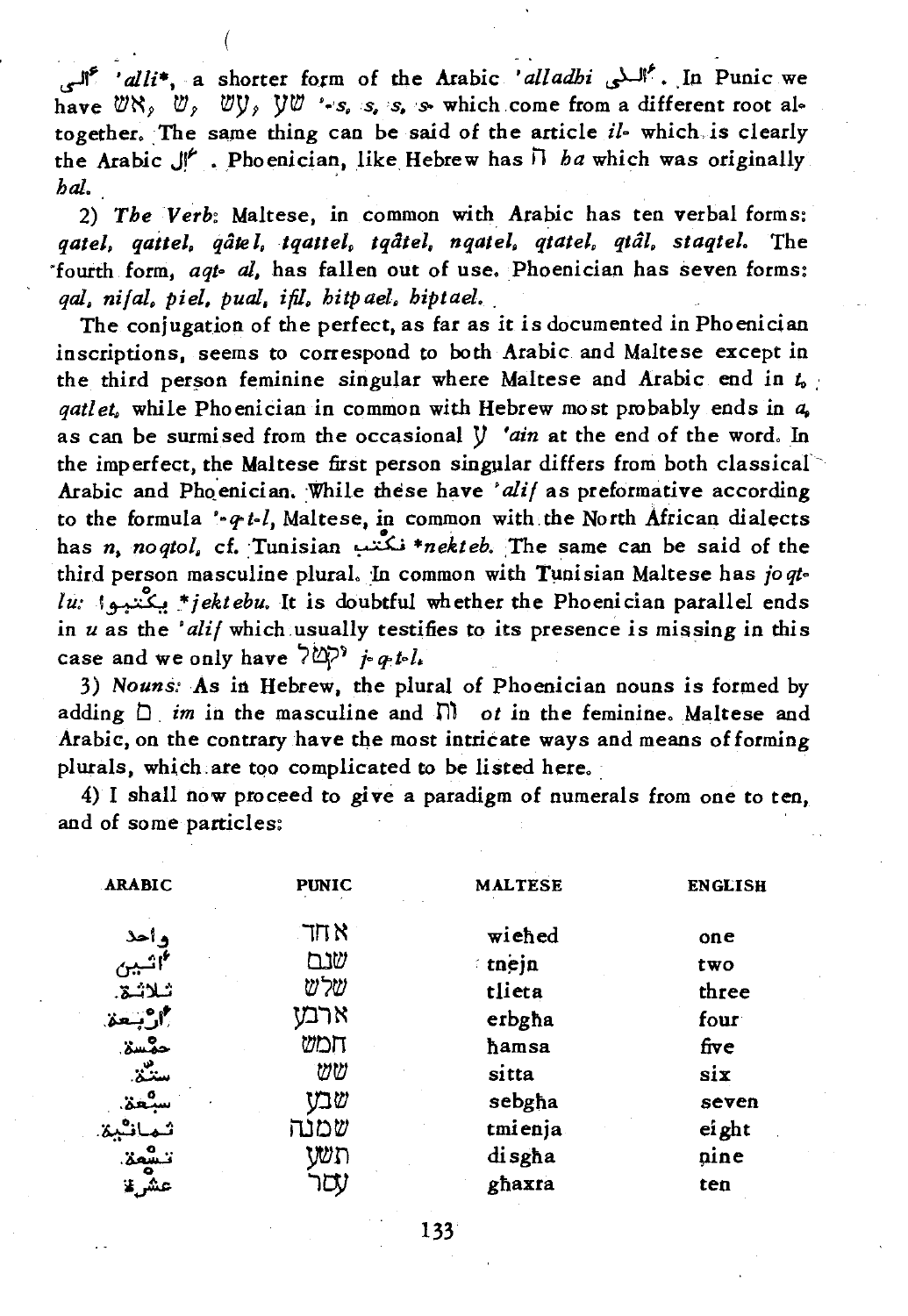Note especially that Maltese and Arabic t and s agree against Phoenician s and s.

| <b>ARABIC</b> | <b>PUNIC</b> | <b>MALTESE</b>            | <b>ENGLISH</b> |
|---------------|--------------|---------------------------|----------------|
|               | לפנם         | qabel                     | before         |
| قبل.<br>هکيا. | دا           | hekk                      | thus           |
| ما. شى        | אי           | $\mathbf{m}$ $\mathbf{x}$ | not            |
| ئى            | ንአ           | lil                       | tο             |
| ورا           | אחר          | wara                      | after          |
| مع            | את           | $\mathbf{ma}^{\prime}$    | with           |
| فوق           | על           | fuq.                      | above          |
| تنكث          | תחת          | taht                      | under          |
| علاش          | לח           | ghaliex                   | why?           |

The agreement of Maltese and Arabic against Phoenician is evident from the examples cited. I could not find one single case in which Maltese and Phoenician agreed against Arabic. There is, of course, a semantic evolution from Arabic to Maltese but this is easily traceable, which would not be so in the case of Phoenician.

Phoenician syntax is practically identical with Hebrew syntax. Both differ considerably from Arabic despite many common Semitic traits. Maltese syntax breaks away from Arabic under the influence of Sicilian and Italian, but remains fundamentally Arabic. The reader is referred to E. Sutcliffe's Grammar of the Malte se Language O.U.P., 1936.

We must now turn to the question of vocabulary. Out of about 14,000 entries in Barbera's dictionary (all figures quoted are approximate) no less than 12,300 are of Semitic origin. Barbera traces these back to 1,800 different Arabic roots. On the other hand, A.E. Caruana, in his Vocabolario della lingua maltese, (Valletta 1903) could find no more than 400 Hebrew roots corresponding with Maltese in spite of every possible straining of the imagination, Unfortunately, all these Hebrew roots have Arabic equivalents. Moreover, only a small percentage of Phoenician words have Maltese equivalents, and as all of them have Arabic equivalents as well it cannot be proved that they were not received into Maltese via Arabic. As an illustration to this point I shall refer to Plautus' Punic passages in Latin transcription in the fifth act of Poenulus. The text is in a rather bad state, but an admirable reconstruction of the passages has been made by L. Gray (American Journal of Semitic Literature, 1922-3, pp. 73ss). Out of 115 words in one recension only 11 correspond with Maltese. These are: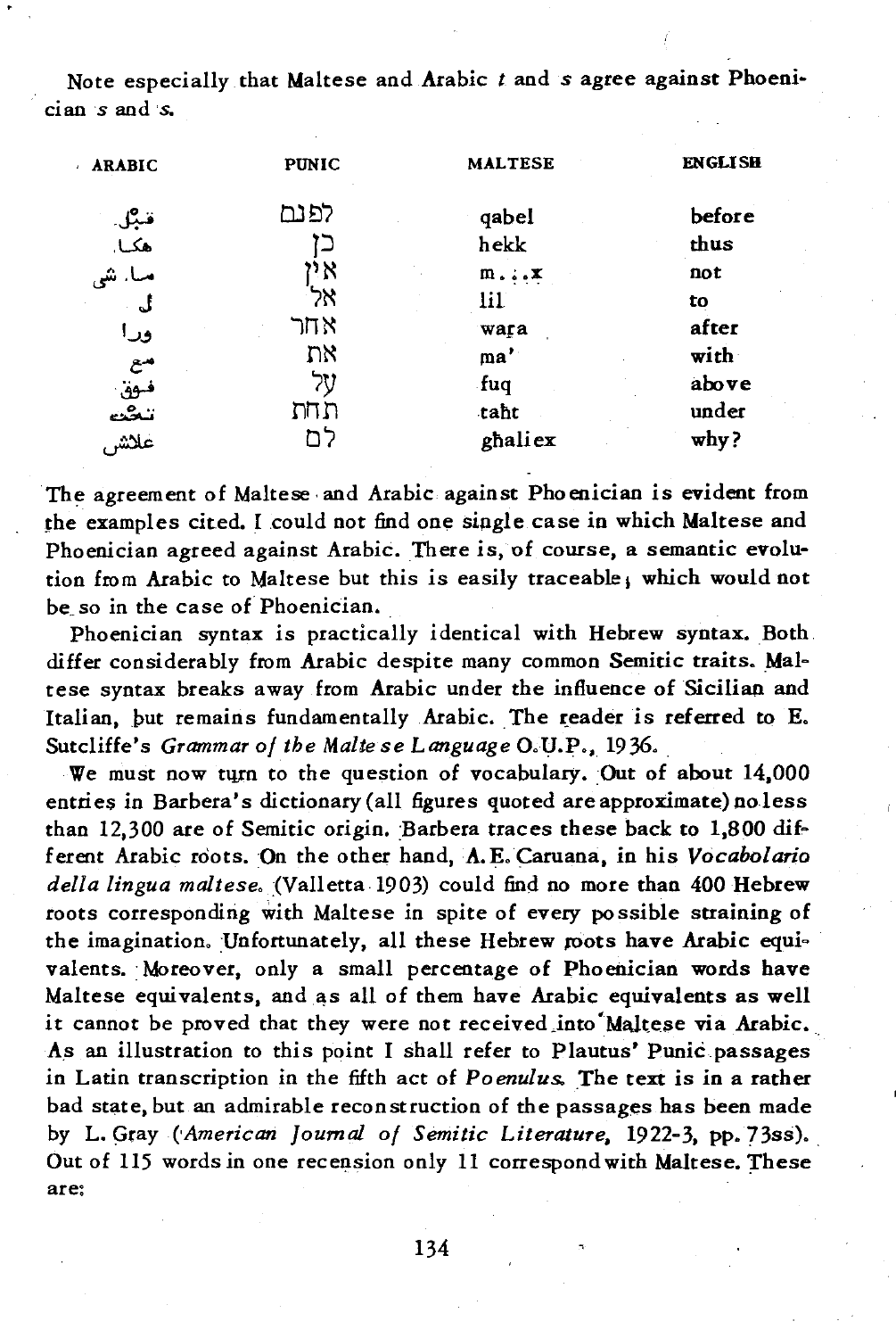|                                                                 |                                                |                                                                 | man and                                                                          |
|-----------------------------------------------------------------|------------------------------------------------|-----------------------------------------------------------------|----------------------------------------------------------------------------------|
| <b>ARABIC</b>                                                   | <b>PUNIC</b>                                   | <b>MALTESE</b>                                                  | <b>ENGLISH</b>                                                                   |
| ۰۰۰<br>کاشی<br>کال:<br>بن<br>يکور<br>بنٿ<br>بکی<br>جنی<br>سماءً | ינרכו<br>গ্যম<br>כל<br>יכוז<br>בת<br>בד<br>נדא | ibierku<br>hija<br>kull<br>iben<br>ikun<br>bint<br>beka<br>gidi | they bless<br>my brother<br>every<br>son of<br>is<br>daughter<br>he cried<br>kid |
|                                                                 | שמי                                            | sema                                                            | sky                                                                              |
|                                                                 | אתה                                            | int                                                             | you (sing.m.)                                                                    |
| ۴نیت<br>بیمی                                                    | דמי                                            | demm                                                            | blood                                                                            |
|                                                                 |                                                |                                                                 |                                                                                  |

 $\ell^{\ell}$ 

It will be noticed that while the roots of all these words are common to the three languages Maltese and Arabic have in common that the *n* never assimilates itself to the *t* which *it* precedes. Unfortunately.Plautus's vocalization *is* too ħazy for purposes of philological comparison although it does afford a valuable indication.

Two exhaustive Maltese-Arabic word lists were published almost simultaneously about twenty years ago. C. Dessoulavy, in his Maltese-Arabic Wordlist, London 1938 only examines the Semitic element in Maltese. *His* list inc1udes 50 words which.are thought to be Semitic but are actuaUy Sicilian. But for about two hundred words Dessoulavy found noconvincing . equivalent in c1assical Arabic~. . .'." \_. On closer examination, 68 out of the 200 were identified as Tunisian (either in form or in meaning) by two North African scholars whom the author consulted.

G. Barbera's Dizionario Maltese-Arabo-lțaliano (Beyrouth, 1939-40, 3 Vols), like Dessoulavy's word list, is based on G.B. Falzon's *Dizionario* Maltese-Italiano-Inglese. Valletta 1845, 2nd ed. 1882. In spite of the author's windy introduction, and in spite of the conviction of the same that the Maltese do not know thelt own language and should go back to Arabic (which sounds like tellinġ the Italians to go back to Latin or the English to Norman French or Anglo-Saxon!). the dictionary is a scholarly piece of work and cannot be ignored by anyone working on Maltese philology. Barbera agrees with Dessoulavy all along, and further explains 27 of the remaining problematic words by means of parallels in the Arabic dialect of Syria. As to the rest of the list of uncertain words, Barbera either says that they are not to be found in any Arabic dictionary, or endeavours, unconvincingly, to find some Arabic equivalent. lt is very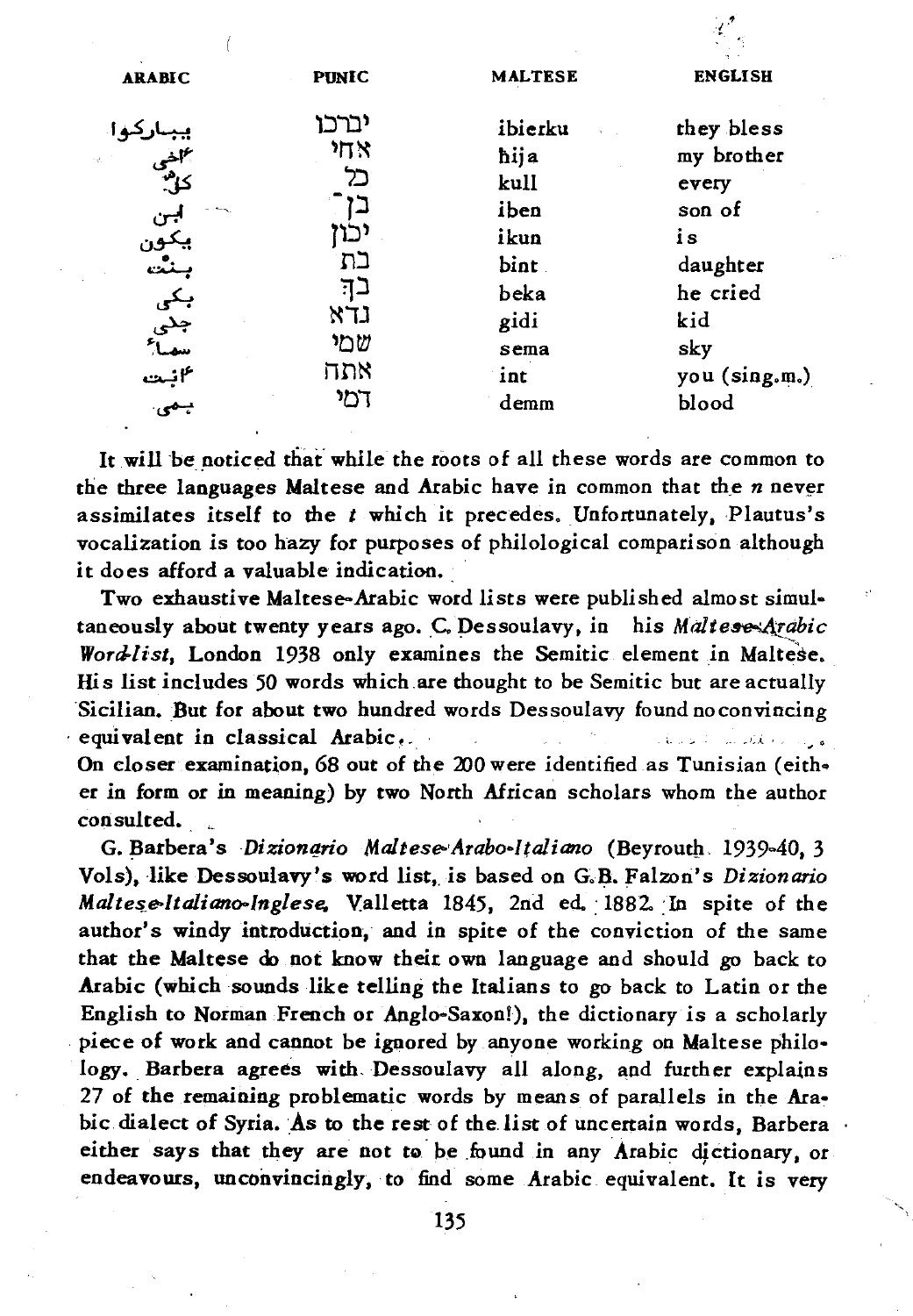significant that not one of these words can be explained through Hebrew or Phoenician, which could not have been so had the Arabic-Phoenician theory been correct. I shall proceed to give a full list of those words that have no equivalent (in form or in meaning) in classical Arabic.

## A. : *The Words (FI Tunisian* 01' *North African Origin are:*

*Ahbar,* last; ieħor, other; aħna, we; *bajtar,* figs; *baqqat,* to curdle milk; *barax*, to scrape; *bebbux*, snail; *bebbuxija*, tortoise shell cat; *belbel*, to winnow; *bennen*, to rock a cradle; *burqax*, a perch (fish); *carcar*, to trickle down; *deff*, loom frame; disghin, ninety; *fartas*, bald; *ferkex*, to scratch (of a fowl); *furrax*, crab-louse; *geunah*, wing; *gods*, a *heap*, *germed*, to blacken with soot; *gerwel*, to mutter; *gidem*, to bite; *bhal*, like; *hanla*, torrent; ħanex, a worm; ħasel, to wash; kagħwex, to roll over; *karfa,* chaff; *ka,. wat, to grind coarsely; każa, shame; kerfex, to scrape; la, when; lellex,* ~o shine; *li da,* a pestle; *lil,* for; *mexmex,* to gnaw; mingħul, the devil; mkerxaħ, weak; *muxmat,* a kind of sausage; naħnaħ, to talk through the nose; ghareb, cornerstone; ghattuqa, young hen; *qarad*, to clean clothes; qrażżun, sore throat; qrempuċ, a *trefoil;saddad,* to gro~ rusty; *'seqi.,*  chilblain; *saqsa,* to ask; *'sfunnarija,* carrots; *siegla,* string; *'siel,* to be a creditor (used in the present); *issa*, now; *sigra*, tree; *slan*, field division; *sufra*, cork; *tabxa*, sum of money due; *tenghud*, a spurge; *wiegeb*, to answer; *xefaq,* horizon; *xejjer,* swing; *xelf ef,* to blunt; *xemx.* sun; *xandi,*  dwarf; *xullief.* hangnail; *xoti,* dry (also from *asciutto);* żaddam, tocause a cold in the head; zunzan, a wasp.

# B. *:The Words o(Syfian Origin are:*

Baghtar, to dabble, Syr b'+"a";ar; bera, to look fixedly; *berbag*, squander; *berwin,* a bird name; *bniedem,* person; ċaqċaq, to make a cracking noise; *dorga,* a pitcher; *gerrem,* to gnaw, ħabrek, to be zealous; *hafas,* prickly heat; *hobb*, bosom; *huggiega*, a bonfire; *illi*, that (as in Tunis); jekk, H; *lablab,* to chatter; *mashat,* to deride; niġgeż, to prick; perreċ. to spread out, to air; *qanqal*, to heave: *qarmuc*, gristle; *qaxqax*, to glean; *rewwixta,* a conspiracy; *troffa,* a bunch; *xenxel,* incite to lust; xewlaħ. to fling; *xqawqaw*, a vagabond; izzattat, to be arrogant.

#### C. *:The Words ofUncertain Origin are:*

'Ajl, porcupine, andana, a series; *bajnsan*, certainly; *bass*, to fart; baża', to be afraid (Arab with f); *bażi ża*, a pet; *bekbek*, to sip, guzzle; *berfel*, to hem; *biqa*, a grass rope; *čajt*, fun; *čagbqa*, pebble; *dali*, often; diksa, a bad use of something; *fegg*, to peep forth; *felula*, a wort; *ferraj*<sup>。</sup> *na*, green food; *ģirdiena*, splinter, flake; *guna*, pigeon basket; *gajdra*,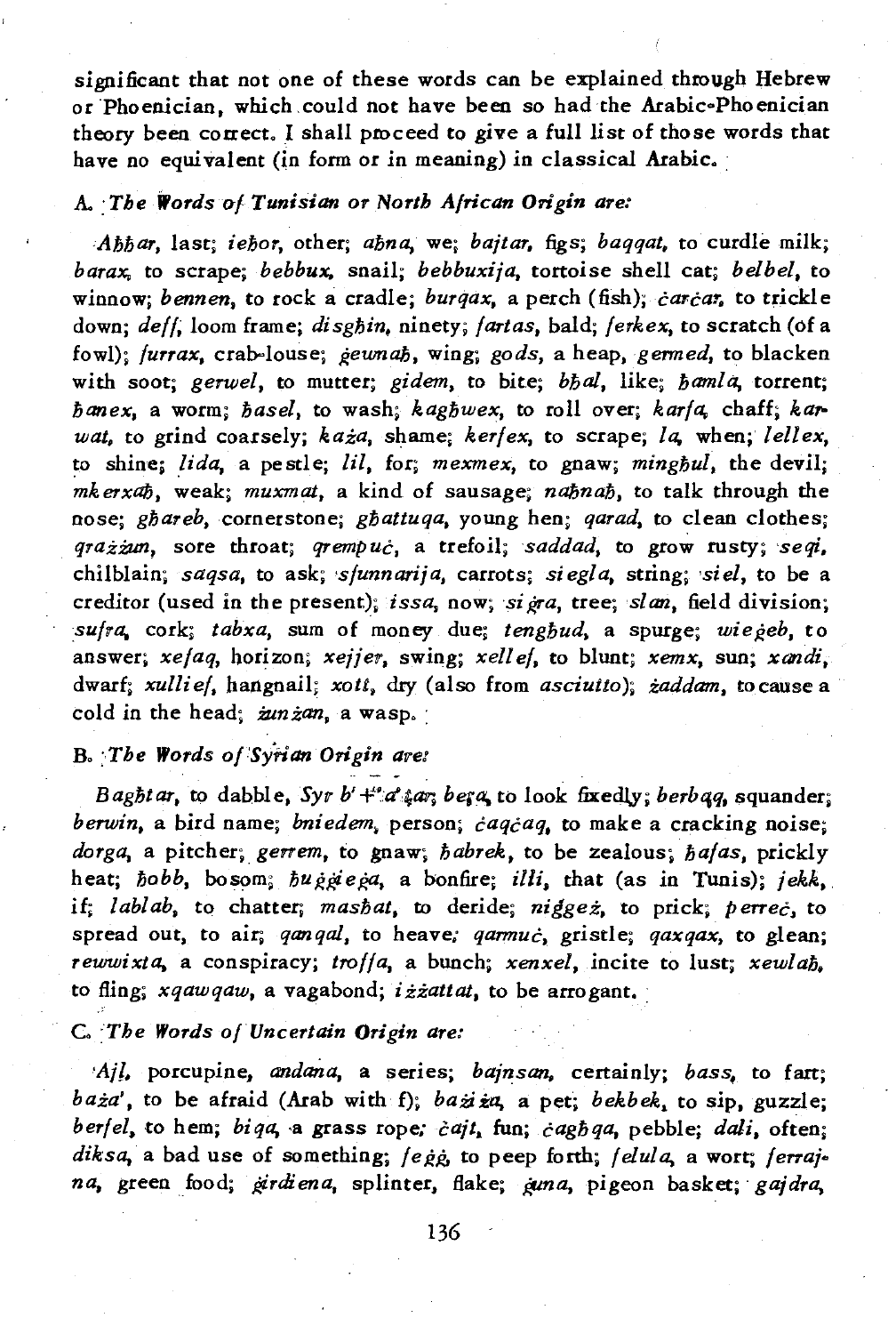bank-oyster; *gorbo*  $\dot{a}$ , pigsty; *guga*, *r*och. chamber; *hebeż*, to draw back; *hemm, there; bettef, to speak unintelligibly; <i>balla, a com-stack; <i>bambam,* to provokej *bammud,* block; *barbar,* to save up; ħażin, *badjilu,* ago. since; izda, but; *jaf*, to know; *jaqaw*, perchance; *kaghbar*, wallow in dust; *keskes,* to heat up someone against another; *kieku,* Hi *lala,* freedom; *lefaq.*  sob, sigh; *madrab*, pilaster; *mandar*, a frock; *mingus*, a fish-name; miżrek, a lean man; manfuħa, a reed mace; *moxa,* a heath; *nibex,* to tease; *gbad,*  to say; gholob, to grow thin; *brimba*, a spider; ghangra, double chin; ghas*li,* a mulatto; gbażżież. press; *qandul,* a wattle; *qandel,* heave. *qamas,*  to be wretched; *qarwaz*, to clip; *qarqni*, dwarfish; *qrada*, ridge of unploughed eatth between furrows; *raddad,* to caress; *redus,* sheep's or rabbit's dung; *resaq,* to come near; reżah, to freeze; *'sa,* until; *sefa,* to become; *'sandar*, stroke of luck; *sbieh*, to make wretched; *sibek*, to strip off leaves; sittma, forehead; *taq*, to nourish; *tewwet*, talk to no purpose; *tibuigh*, vomiting; *webbel,* cause to desire; *wett,* a ram; *xarbebb,* a plant name *xarrafa*, scratch; żag*h* żigh, plant name; żeblah, to despise; żin ¿la, a small basin;  $\dot{z}$ an $\dot{z}$ an, to use anything new.

(N.B.) The above words and their meanings have been taken from  $De \simeq$ soulavy's word=list though some of them are somewhat doubtful).

Lastly we must turn to the alphabet. The discrepancy between the Maltese and the Arabic alphabet is not small. The Maltese letters c. e. g. *o.*   $p_i$ ,  $v_i$  and  $z$  do not exist in classical Arabic. On the other hand, the letters  $d_i$  gh,  $b_i$  s,  $t_i$  and  $\dot{z}$  stand for two or more **Arabic letters**. Thus the Maltese alphabet seems to be nearer the Phoenician-Hebrew alphabet though it has only one *t* for  $\cap$  and  $\emptyset$ , and one s for  $\Im$ ,  $\emptyset$  and  $\Box$ . In spite of the similarity, very little can be argued either way for the reason that we do not know exactly how the Hebrew alphabet was pronounced. The *be*gatgefat rule already reveals a double pronounciation of some Hebrew letters which in Arabic have different letters to represent them; secondly, Malte se still retains a dialectic distinction between  $\epsilon$  and  $\dot{\epsilon}$ , and between  $\tau$  and  $\dot{\tau}$ , which reveals that the identification of these two sets of sounds is only recent. Lastly the letters lacking in the Arabic alpha= bet have been imported from Italian mainly to help pronounce Italian words. In all this confusion it is difficult to decide whether the Maltese alphabet is a simplificationof the Arabic alphabetor a continuation of the Phoenician. As the vocabulary is Arabic the former supposition is the more probable one.

We must therefore conclude that both in grammar and vocabulary, where Arabic differs from Phoenician, Maltese mainly follows Arabic, and there is no single instant in which it follows Phoenician. The logical conclusion, therefore, is that there is no philological evidence that any traces

Q).J *137*